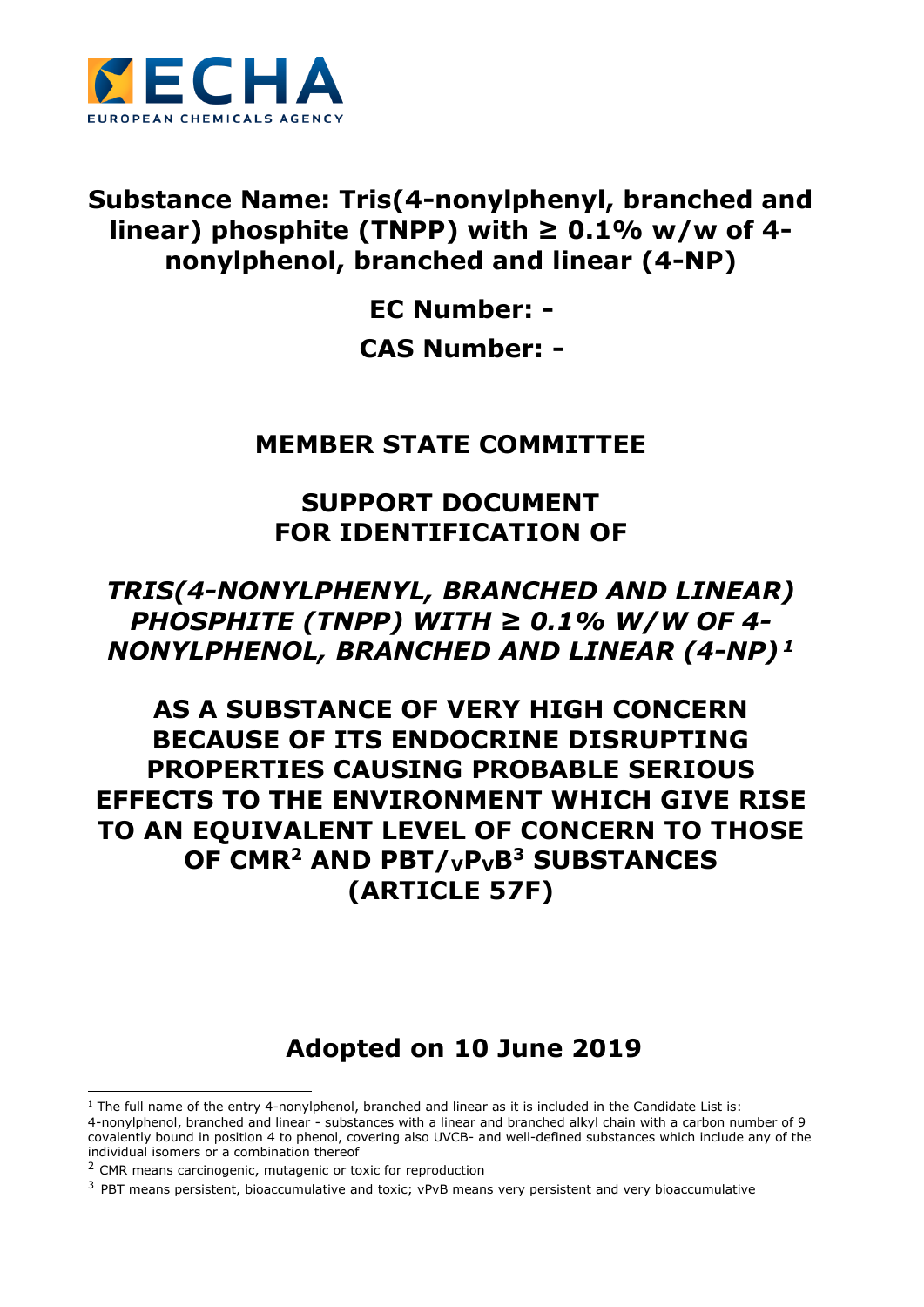# **CONTENTS**

| <b>IDENTIFICATION OF A SUBSTANCE OF VERY HIGH CONCERN ON THE BASIS OF</b>                                                                                                        |  |
|----------------------------------------------------------------------------------------------------------------------------------------------------------------------------------|--|
|                                                                                                                                                                                  |  |
| 1. IDENTITY OF THE SUBSTANCE AND PHYSICAL AND CHEMICAL PROPERTIES  5                                                                                                             |  |
| 1.3 Identity and composition of degradation products/metabolites relevant for the SVHC<br>1.4 Identity and composition of structurally related substances (used in a grouping or |  |
|                                                                                                                                                                                  |  |
|                                                                                                                                                                                  |  |
|                                                                                                                                                                                  |  |
|                                                                                                                                                                                  |  |
|                                                                                                                                                                                  |  |
|                                                                                                                                                                                  |  |
| 6.3.1 Conclusion on the hazard properties and equivalent level of concern assessment 10                                                                                          |  |
|                                                                                                                                                                                  |  |

# **TABLES**

| Table 3: Classification according to Annex VI, Table 3.1 (list of harmonised<br>classification and labelling of hazardous substances) of Regulation (EC) |  |
|----------------------------------------------------------------------------------------------------------------------------------------------------------|--|
|                                                                                                                                                          |  |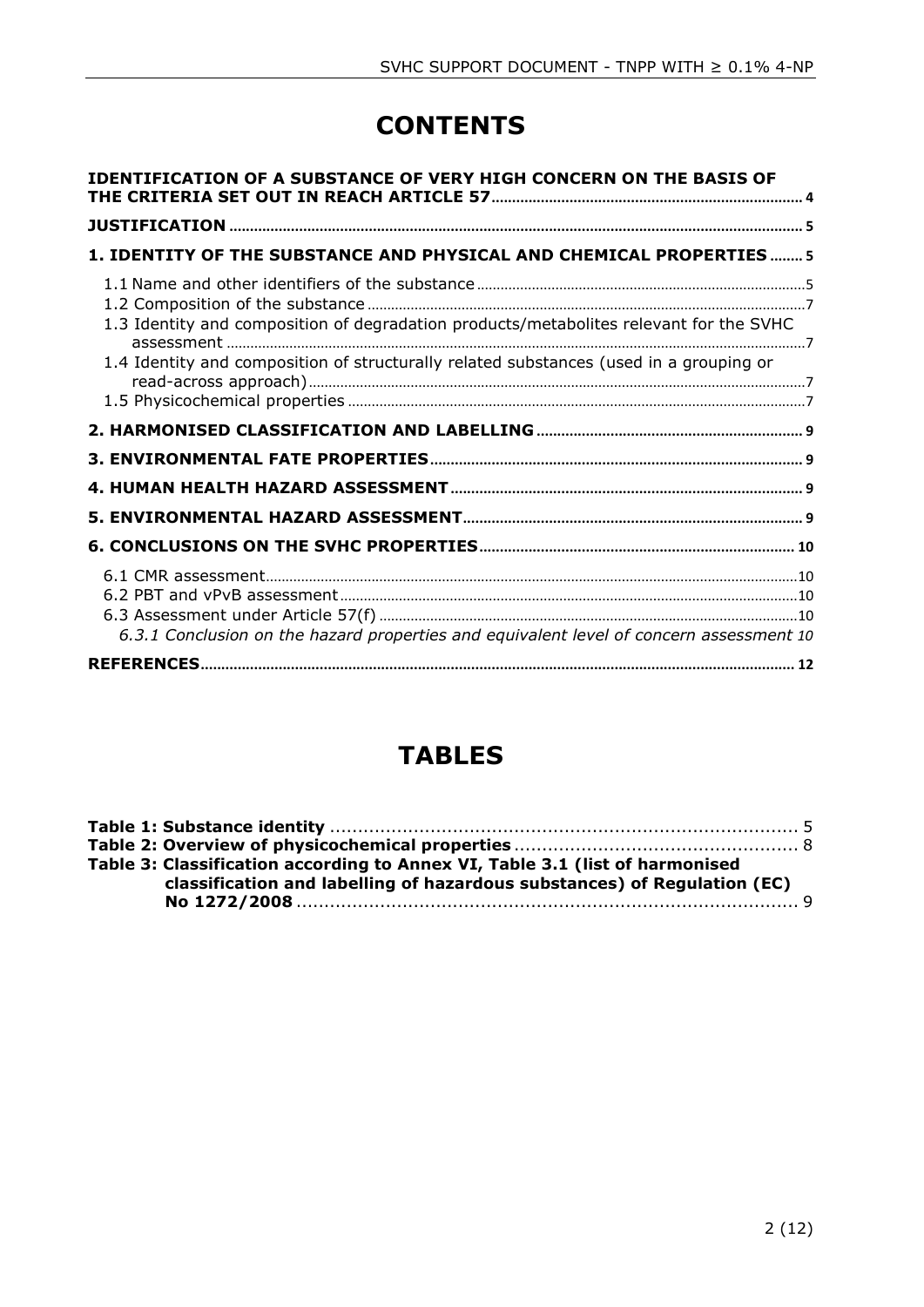# **ABBREVIATIONS**

| $4-NP$       | 4-nonylphenol, branched and linear                                          |
|--------------|-----------------------------------------------------------------------------|
| <b>APERC</b> | Alkylphenols and Ethoxylates Research Council                               |
| <b>CLI</b>   | Classification and Labelling Inventory                                      |
| <b>CLP</b>   | Classification, Labelling and Packaging regulation (EC) No 1272/2008        |
| <b>CMR</b>   | Carcinogenic, Mutagenic, toxic for Reproduction                             |
| <b>ERC</b>   | Environmental Release category                                              |
| <b>EUSES</b> | European Union System for Evaluation of Substances                          |
| <b>GHS</b>   | Globally Harmonised System                                                  |
| <b>HDPE</b>  | High density polyethylene                                                   |
| <b>HPLC</b>  | High performance liquid chromatography                                      |
| IC           | Industry categories                                                         |
| <b>IPCS</b>  | Institute of Peace & Conflict Studies                                       |
| <b>LLDPE</b> | Polyolefins linear low density polyethylene                                 |
| <b>LOEC</b>  | Lowest observed effect concentration                                        |
| <b>MC</b>    | Main categories                                                             |
| N.e.c.       | Not elsewhere classified                                                    |
| <b>OECD</b>  | Organisation for Economic Co-operation and Development                      |
| PBT/vPvB     | Persistent, Bioaccumulative, Toxic / very Persistent, very Bioaccumulative  |
| <b>PVC</b>   | Polyvinyl chloride                                                          |
| QSAR         | Quantitative Structure Activity Relationship                                |
| <b>SID</b>   | Substance identification                                                    |
| <b>SPIN</b>  | Substances in Preparations in Nordic Countries Database                     |
| <b>SVHC</b>  | Substance of Very High Concern                                              |
| <b>TGA</b>   | Thermal gravimetric analysis                                                |
| TGD          | Technical Guidance Document (EC, 2003)                                      |
| <b>TNPP</b>  | Tris(4-nonylphenyl, branched and linear) phosphite                          |
| UC           | Use categories                                                              |
| <b>UVCB</b>  | Substances of Unknown or Variable composition, Complex reaction products or |
|              | <b>Biological materials</b>                                                 |
| <b>WHO</b>   | World Health Organisation                                                   |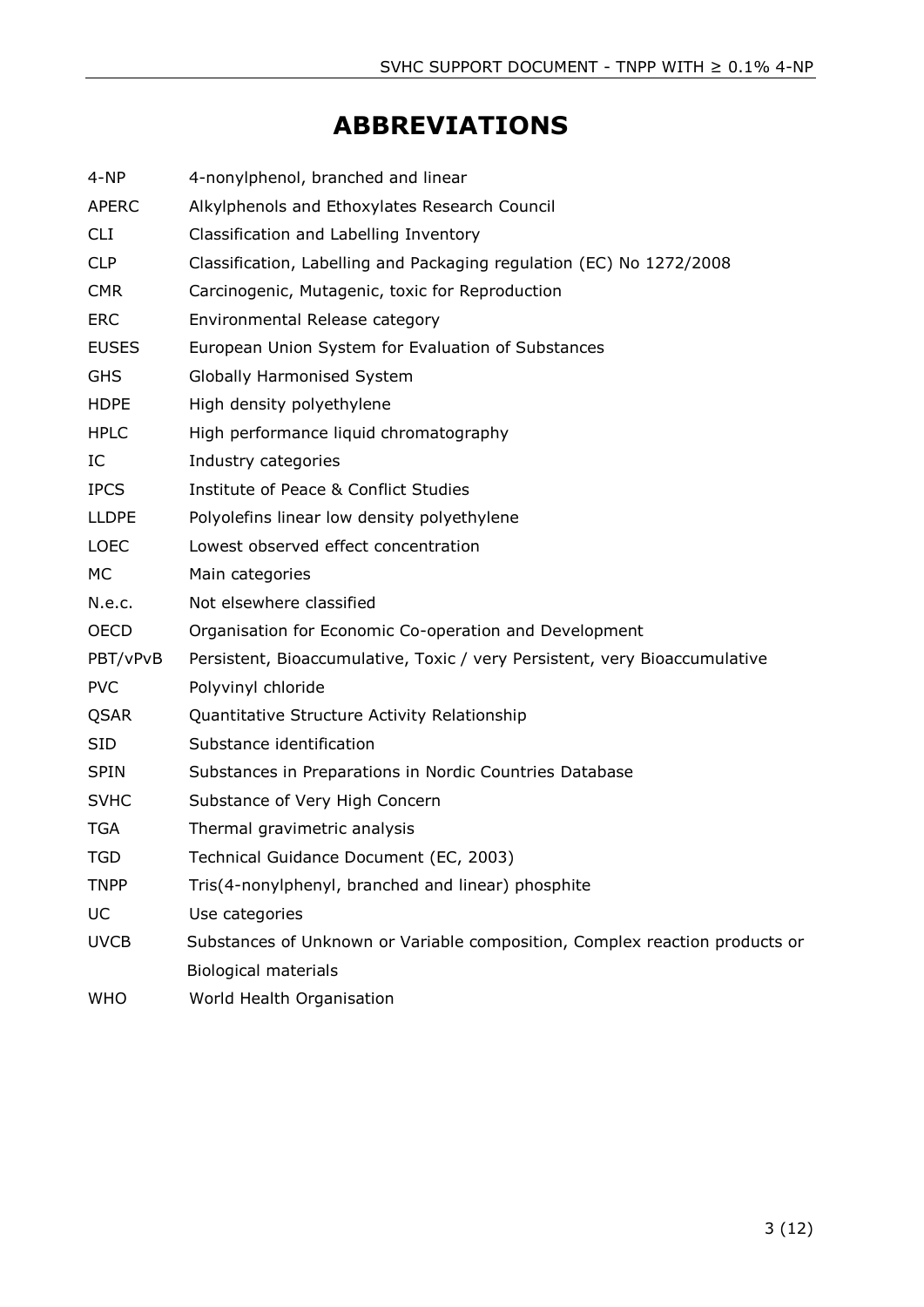## <span id="page-3-0"></span>**IDENTIFICATION OF A SUBSTANCE OF VERY HIGH CONCERN ON THE BASIS OF THE CRITERIA SET OUT IN REACH ARTICLE 57**

**Substance Name:** Tris(4-nonylphenyl, branched and linear) phosphite (TNPP) with ≥ 0.1% w/w of 4-nonylphenol, branched and linear (4-NP)

#### **EC Number:** -

#### **CAS number:** -

 The substances are identified, according to Article 57(f) of REACH Regulation, as substances of equivalent level of concern to those of other substances listed in points (a) to (e) of Article 57 of Regulation (EC) No 1907/2006 (REACH).

#### **Summary of how the substance meets the criteria set out in Article 57 of the REACH Regulation**

Any tris(4-nonylphenyl, branched and linear) phosphite containing  $\geq 0.1\%$  w/w of 4nonylphenol, branched and linear are identified as substances of very high concern in accordance with Article 57(f) of Regulation (EC) 1907/2006 (REACH). This is because 4 nonylphenol, branched and linear, has been identified as a group of substances with endocrine disrupting properties for which there is scientific evidence of probable serious effects to the environment which gives rise to an equivalent level of concern to those of other substances listed in points (a) to (e) of Article 57 REACH<sup>4</sup>.

The Member State Committee at its 27<sup>th</sup> meeting unanimously agreed that 4-nonylphenol, branched and linear *(substances with a linear and/or branched alkyl chain with a carbon number of 9 covalently bound in position 4 to phenol, covering also UVCB- and well-defined substances which include any of the individual isomers or a combination thereof)* meet the criteria set out in Article 57(f) of REACH. The reasoning is laid down in the "Member State Committee support document<sup>5</sup> for the identification of 4-nonylphenol, branched and linear (4-NP) as substances of very high concern because of its endocrine disrupting properties which cause probable serious effects to the environment which give rise to an equivalent level of concern to those of CMR and PBT/vPvB substances", adopted on 13 December 2012. ECHA has included 4-nonylphenol branched and linear in the Candidate List for eventual inclusion in Annex XIV<sup>6</sup>.

Therefore, tris(4-nonylphenyl, branched and linear) phosphite (TNPP) with  $\geq 0.1\%$ <sup>7</sup> w/w of 4-nonylphenol, branched and linear (4-NP), are likewise identified as substances of very high concern due to their endocrine disrupting properties in the environment.

#### **Registration dossiers submitted for substances belonging to this group entry:**

Yes, for the substance tris(4-nonylphenyl, branched) phosphite

<https://echa.europa.eu/documents/10162/3024c102-20c9-4973-8f4e-7fc1dd361e7d>

<sup>6</sup> Decision of the European Chemicals Agency on the Inclusion of substances of very high concern in the Candidate List for eventual inclusion in Annex XIV. ED/169/2012. [https://echa.europa.eu/documents/10162/dea74d46-dc8e-](https://echa.europa.eu/documents/10162/dea74d46-dc8e-4b10-947b-51a19d890153)[4b10-947b-51a19d890153](https://echa.europa.eu/documents/10162/dea74d46-dc8e-4b10-947b-51a19d890153)

 $7$  Ref. to REACH, Article 56(6)a

-

<sup>4</sup> Agreement of the Member State Committee on the identification of 4-nonylphenol branched and linear as a substance of very high concern: [https://echa.europa.eu/documents/10162/baa009d8-5d13-4fcc-bf6a](https://echa.europa.eu/documents/10162/baa009d8-5d13-4fcc-bf6a-c68de5aade10)[c68de5aade10](https://echa.europa.eu/documents/10162/baa009d8-5d13-4fcc-bf6a-c68de5aade10)

<sup>5</sup> Member State Committee - Support document for identification of 4-nonylphenol, branched and linear as substances of very high concern because due to their endocrine disrupting properties they cause probable serious effects to the environment which give rise to an equivalent level of concern to those of CMRs and PBTs/vPvBs. Adopted on 13 December 2012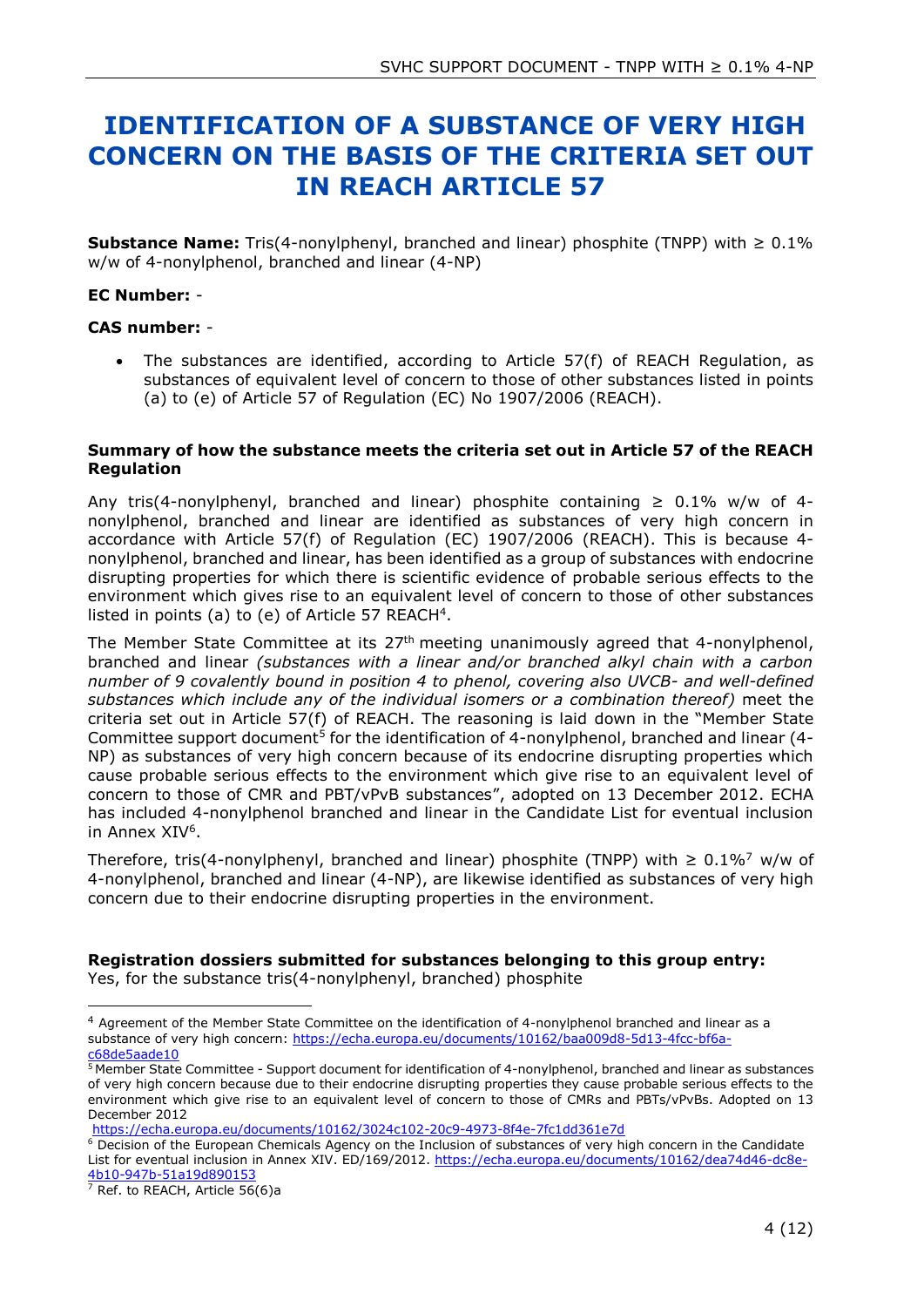# **Justification**

## <span id="page-4-1"></span><span id="page-4-0"></span>**1. Identity of the substance and physical and chemical properties**

### <span id="page-4-2"></span>**1.1 Name and other identifiers of the substance**

#### <span id="page-4-3"></span>**Table 1: Substance identity**

| <b>EC</b> number:                                 | $\overline{\phantom{a}}$                                                                                                                                                                                                                                                                                                             |
|---------------------------------------------------|--------------------------------------------------------------------------------------------------------------------------------------------------------------------------------------------------------------------------------------------------------------------------------------------------------------------------------------|
| <b>EC</b> name:                                   | $\sim$                                                                                                                                                                                                                                                                                                                               |
| CAS number (in the EC inventory):                 | $\overline{\phantom{a}}$                                                                                                                                                                                                                                                                                                             |
| <b>CAS number:</b><br><b>Deleted CAS numbers:</b> | $\overline{\phantom{a}}$                                                                                                                                                                                                                                                                                                             |
| <b>CAS name:</b>                                  | $\overline{\phantom{a}}$                                                                                                                                                                                                                                                                                                             |
| <b>IUPAC name:</b>                                | Tris(4-nonylphenyl, branched and linear) phosphite<br>[with $\geq$ 0.1% w/w of 4-nonylphenol, branched and<br>linear]                                                                                                                                                                                                                |
| Index number in Annex VI of the CLP<br>Regulation | $\blacksquare$                                                                                                                                                                                                                                                                                                                       |
| <b>Molecular formula:</b>                         | $C_{45}H_{69}O_3P$                                                                                                                                                                                                                                                                                                                   |
| <b>Molecular weight range:</b>                    | 689.02                                                                                                                                                                                                                                                                                                                               |
| <b>Synonyms:</b>                                  | Phenol, 4-nonyl-, phosphite (3:1)<br><b>TNPP</b><br>ADK STAB 1178<br><b>DOVERPHOS 4</b><br><b>DOVERPHOS HIPURE 4</b><br>Mark CH 55<br>Mark TNPP<br>Naugard P<br>Naugard PHR<br>Nauguard TNPP<br>Nauguard TNPP HR<br>Rostabil TNF<br>Rostabil TNF HR<br>tris(nonylphenyl) phosphite<br>Weston 398<br>Weston 399<br><b>Weston TNPP</b> |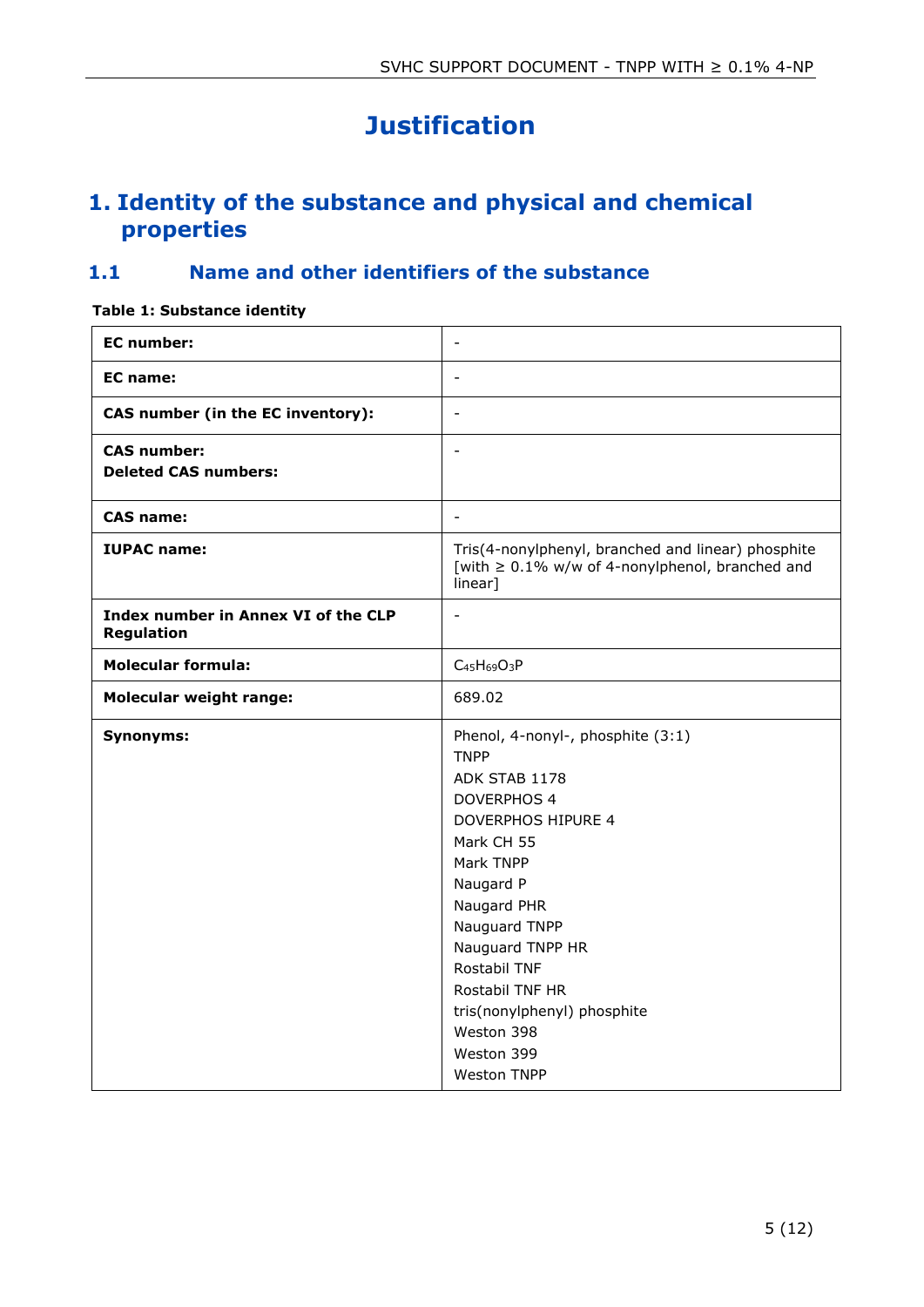#### Introduction of the group

TNPP can exist with linear and/or branched alkyl chains. 4-NP can be present in TNPP as an impurity and the characteristics of the alkyl chains of 4-NP is expected to reflect the characteristics of the alkyl chains of the corresponding TNPP.

However, TNPP can also be produced without  $4-NP \geq 0.1\%$ .

4-nonylphenol, branched and linear (4-NP) has been identified as a group of SVHC substances according to Article 57(f) REACH<sup>8</sup>.

Therefore, all forms of TNPP, with branched and/or linear alkyl chains, are included in the present group, if they contain  $\geq 0.1\%$  of 4-NP.

TNPP with the following chemical identifiers: tris(nonylphenyl) phosphite (EC 247-759-6; CAS 26523-78-4) was initially registered as a mono-constituent substance. However, during the substance evaluation process, the identity and composition of TNPP was further clarified. An update of the registration dossier on SID confirmed that the registered substance refers to TNPP with non-linear alkyl chains. ECHA requested the registrants to modify the identifiers of the registered substance to adequately reflect its composition. The registered substance is now defined as a UVCB substance and identified as tris(4-nonylphenol, branched) phosphite, no specific CAS number is given.

It should be noted that a starting material used for manufacturing this substance has been previously identified with the name "nonylphenol". The commercially manufactured "nonylphenols" predominantly consist of C9 alkyl substituents in position 4 (para-) of the phenol ring. Therefore a substance named as "nonylphenol" actually corresponds to the isomer having substituents in para position.

The same reasoning is valid for the use of the name "tris(nonylphenyl) phosphite": given the method of manufacture, a substance named as "tris(nonylphenyl) phosphite" actually corresponds to the isomer having substituents in para position.

Notifications of classification have also been received in the CLI for the identifiers tris(nonylphenyl) phosphite (EC 247-759-6; CAS 26523-78-4), before and after the identity and composition of TNPP were further clarified during the substance evaluation process.

A non-exhaustive list of other TNPP identifiers used includes:

- Phenol, 4-nonyl, phosphite (3:1) with CAS 3050-88-2 and describing a substance with linear alkyl chains. It was used for the pre-registration process;
- Phenol, p-isononyl-, phosphite (3:1) with CAS 31631-13-7 and describing a substance with linear alkyl chains;
- Phenol, p-sec-nonyl-, phosphite with CAS 106599-06-8 and describing a substance with secondary alkyl chains.

<sup>-</sup><sup>8</sup> <https://echa.europa.eu/candidate-list-table/-/dislist/details/0b0236e1807db370>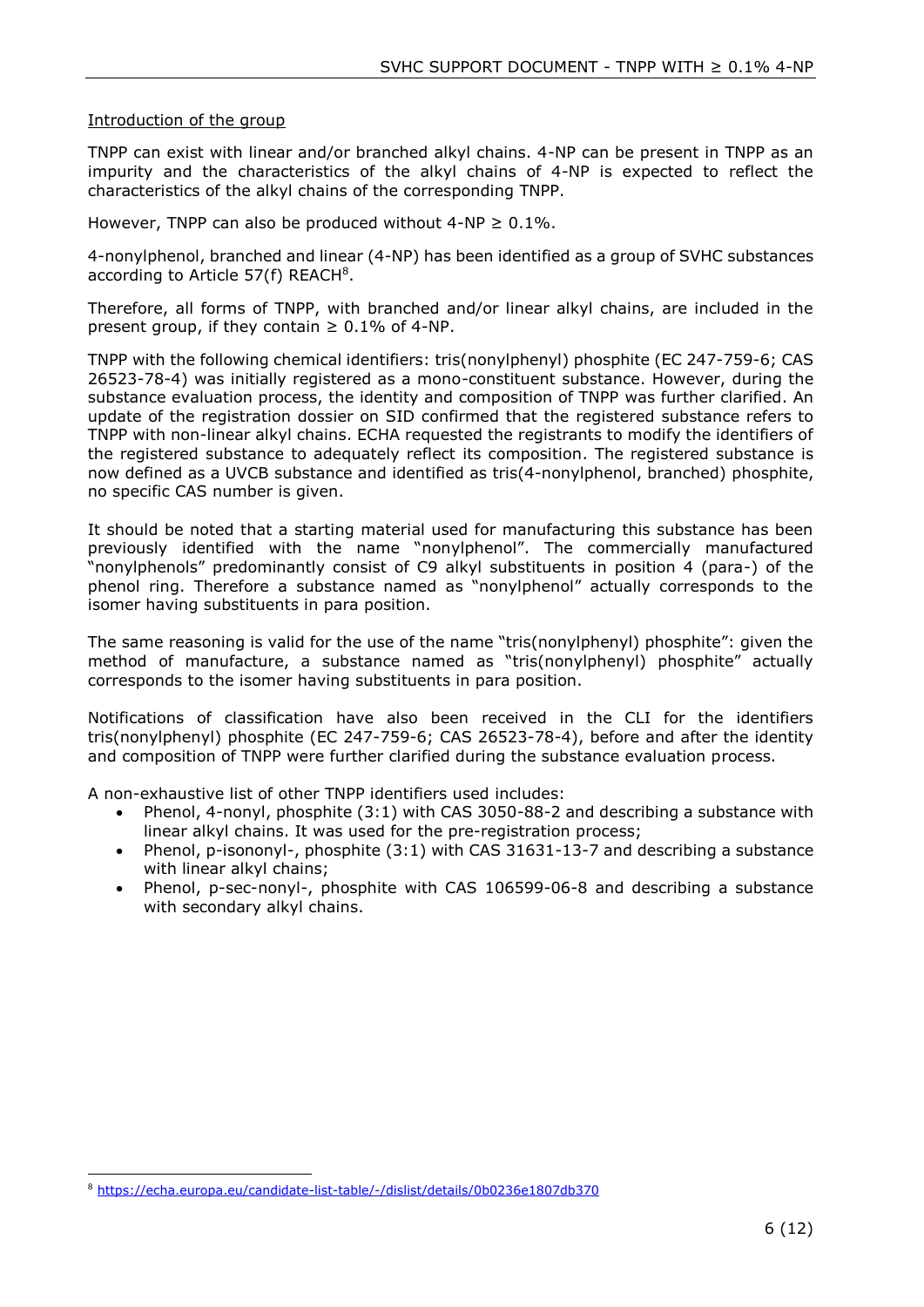#### **Structural formula:**

The structure below display one of the isomers of the registered substance.



### <span id="page-6-0"></span>**1.2 Composition of the substance**

**Name:** Tris(4-nonylphenyl, branched and linear) phosphite [with ≥ 0.1% w/w of 4 nonylphenol, branched and linear]

#### **Description:** group entry

#### **Substance type: UVCB<sup>9</sup>**

4-nonylphenol, branched and linear (4-NP) are the relevant constituents for this dossier.

A non-exhaustive list of relevant numerical identifiers for the Candidate List entry "4- Nonylphenol, branched and linear" is available on the ECHA's website <https://echa.europa.eu/documents/10162/19c11ec2-7e7e-4a82-935e-36c1fa13ce8d> as a support document to the corresponding entry in the candidate list.

### <span id="page-6-1"></span>**1.3 Identity and composition of degradation products/metabolites relevant for the SVHC assessment**

Not applicable.

### <span id="page-6-2"></span>**1.4 Identity and composition of structurally related substances (used in a grouping or read-across approach)**

Not applicable.

### <span id="page-6-3"></span>**1.5 Physicochemical properties**

For the registered substance tris(4-nonylphenol, branched) phosphite, which is covered by the group entry, physicochemical properties are given in Table 2 below.

<sup>-</sup><sup>9</sup> Substances of Unknown or Variable composition, Complex reaction products or Biological materials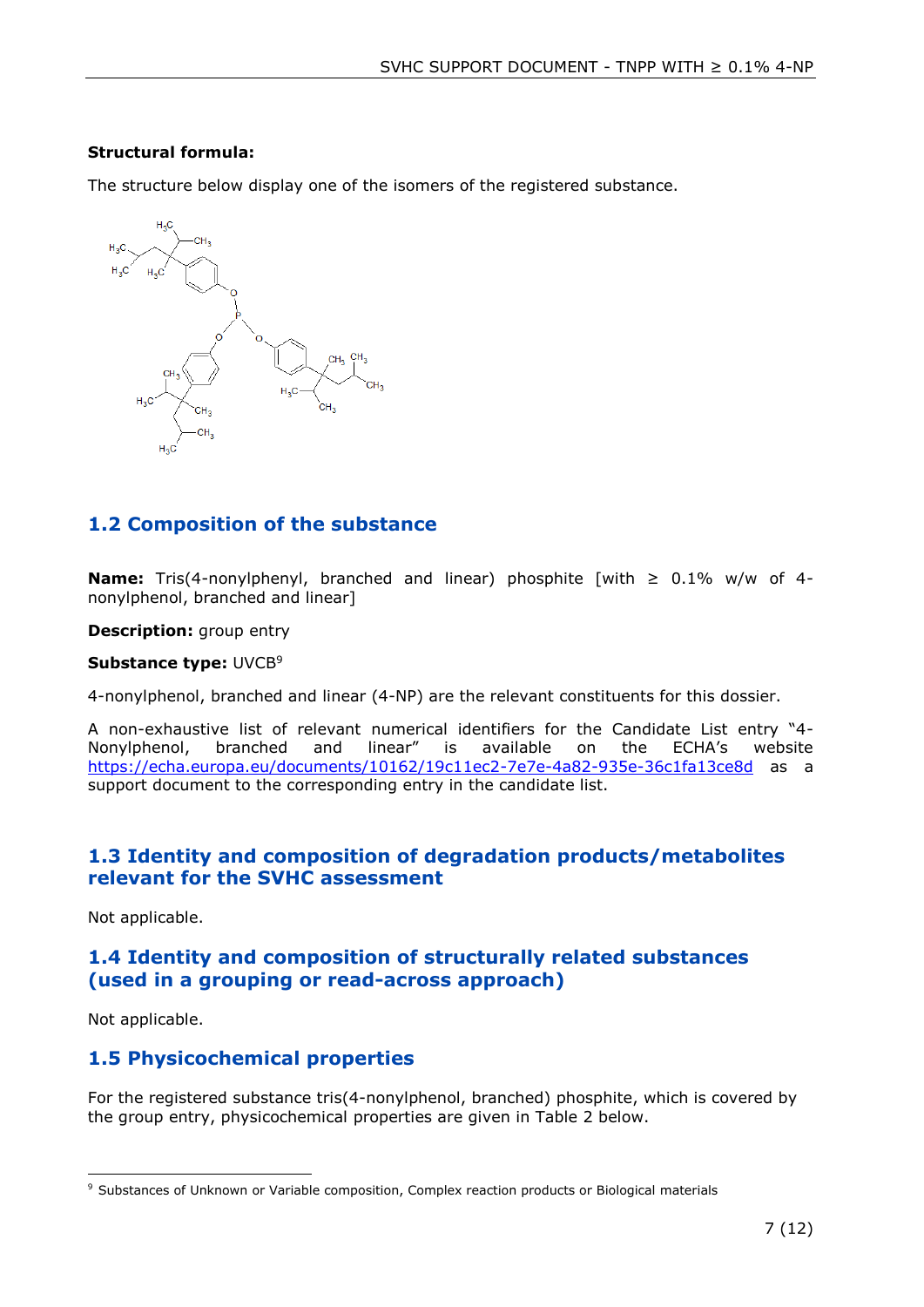| <b>Property</b>                                                    | <b>Description of key information</b>                                                                                                                                                                                                                                                                                                                                                                                                                                                                                                                                                                                                                                                                                                                                                                                                                                                                                                                                                                                                                                                                                                                                                                                                                                                                                                                                                                                                                                                                                                                                                                                                                       | <b>Value</b>                        | Reference/source<br>of information*     |  |  |
|--------------------------------------------------------------------|-------------------------------------------------------------------------------------------------------------------------------------------------------------------------------------------------------------------------------------------------------------------------------------------------------------------------------------------------------------------------------------------------------------------------------------------------------------------------------------------------------------------------------------------------------------------------------------------------------------------------------------------------------------------------------------------------------------------------------------------------------------------------------------------------------------------------------------------------------------------------------------------------------------------------------------------------------------------------------------------------------------------------------------------------------------------------------------------------------------------------------------------------------------------------------------------------------------------------------------------------------------------------------------------------------------------------------------------------------------------------------------------------------------------------------------------------------------------------------------------------------------------------------------------------------------------------------------------------------------------------------------------------------------|-------------------------------------|-----------------------------------------|--|--|
| <b>Physical state at</b><br>20°C/101.3 kPa                         | The substances is a clear liquid.                                                                                                                                                                                                                                                                                                                                                                                                                                                                                                                                                                                                                                                                                                                                                                                                                                                                                                                                                                                                                                                                                                                                                                                                                                                                                                                                                                                                                                                                                                                                                                                                                           | liquid                              | Dissemination site                      |  |  |
| <b>Melting/freezing</b><br>point                                   | The test was conducted according to ASTM<br>Method D97, as recommended in the OECD<br>102 quideline.                                                                                                                                                                                                                                                                                                                                                                                                                                                                                                                                                                                                                                                                                                                                                                                                                                                                                                                                                                                                                                                                                                                                                                                                                                                                                                                                                                                                                                                                                                                                                        | 6°C at<br>101.3 kPa                 | Dissemination site                      |  |  |
| <b>Boiling point</b>                                               | Test performed according to OECD Guideline<br>103. Substance starts to decompose before<br>boiling. Thermal Gravimetric Analysis (TGA)<br>was used to determine onset of degradation.                                                                                                                                                                                                                                                                                                                                                                                                                                                                                                                                                                                                                                                                                                                                                                                                                                                                                                                                                                                                                                                                                                                                                                                                                                                                                                                                                                                                                                                                       | 303°C at<br>101.3 kPa               | Dissemination site                      |  |  |
| <b>Vapour pressure</b>                                             | Extrapolated from results obtained by<br>isoteniscope (method ASTM D2879) at<br>temperatures ranging from 125 to 350 °C.<br>Extrapolation was recalculated from data in<br>dissemination site because it was not linear. A<br>more reliable linear relation is obtained with<br>In $(Pvap)=f(lnT)$ .                                                                                                                                                                                                                                                                                                                                                                                                                                                                                                                                                                                                                                                                                                                                                                                                                                                                                                                                                                                                                                                                                                                                                                                                                                                                                                                                                        | 8.5 10 <sup>-4</sup> Pa<br>at 25 °C | Recalculated from<br>dissemination site |  |  |
| <b>Density</b>                                                     | Test equivalent or similar to OECD Guideline<br>109 (Density of Liquids and Solids)                                                                                                                                                                                                                                                                                                                                                                                                                                                                                                                                                                                                                                                                                                                                                                                                                                                                                                                                                                                                                                                                                                                                                                                                                                                                                                                                                                                                                                                                                                                                                                         | e.g. 0.98<br>$q/cm3$ at 20<br>°C    | Dissemination site                      |  |  |
| <b>Water solubility</b>                                            | The flask method based on OECD Guideline<br>105 was used. TNPP was not detected in the<br>saturated aqueous test solution. Therefore, it<br>is concluded that the water solubility of TNPP<br>is below the detection limit of the substance,<br>estimated to be 0.6 mg/l at 24 °C in this test.                                                                                                                                                                                                                                                                                                                                                                                                                                                                                                                                                                                                                                                                                                                                                                                                                                                                                                                                                                                                                                                                                                                                                                                                                                                                                                                                                             | $< 0.6$ mg/l<br>at 24 $\degree$ C   | Re-evaluated from<br>dissemination site |  |  |
| <b>Partition</b><br>coefficient n-<br>octanol/water<br>(log value) | All of the available information on TNPP,<br>indicated that it will have a very high octanol-<br>water partition coefficient, with log Kow<br>estimates ranging from 6 to >20. This range<br>takes into account both the highest result<br>obtained using QSAR models and the fact that<br>this substance was expected to have a high log<br>Kow based on its structure.<br>Considering the high hydrophobic potential of<br>TNPP which contains 27 aliphatic and 18<br>aromatic carbons, this would be expected for<br>this compound. The draft EU Risk Assessment<br>Report (EU RAR October 2007) considered this<br>endpoint in detail in a senstivity analysis that<br>was provided in Annex 1 of that assesment.<br>The assesment concluded that a log Kow of 14<br>is appropriate for TNPP.<br>A study concluded that it was not appropriate<br>conduct<br>the<br>partition<br>coefficient<br>to<br>measurement because the solubility of TNPP in<br>water was too low and the reaction of TNPP<br>with octanol does not allow the measurement<br>of adequate TNPP concentrations in octanol.<br>Another study determined that a more<br>appropriate approach at estimating the Kow<br>was an HPLC method based on OECD<br>guidelines 117. The analysis of TNPP was<br>conducted with gradient HPLC. Butyl benzene,<br>diethylhexyl phthalate, diisononylphthalate<br>diisodecylphthalate were<br>and<br>used<br>as<br>standards with known Kow's to develop a<br>calibration curve. Based on this approach,<br>TNPP was estimated with a log Kow of 14 or<br>greater. A standard could not be found that<br>had a Kow of 14 to test the calibration. | Log Kow:<br>14                      | Dissemination site                      |  |  |

<span id="page-7-0"></span>**Table 2: Overview of physicochemical properties**

**\*** [https://echa.europa.eu/fr/registration-dossier/-/registered-dossier/14891.](https://echa.europa.eu/fr/registration-dossier/-/registered-dossier/14891) Dissemination site was accessed on 12.11.2018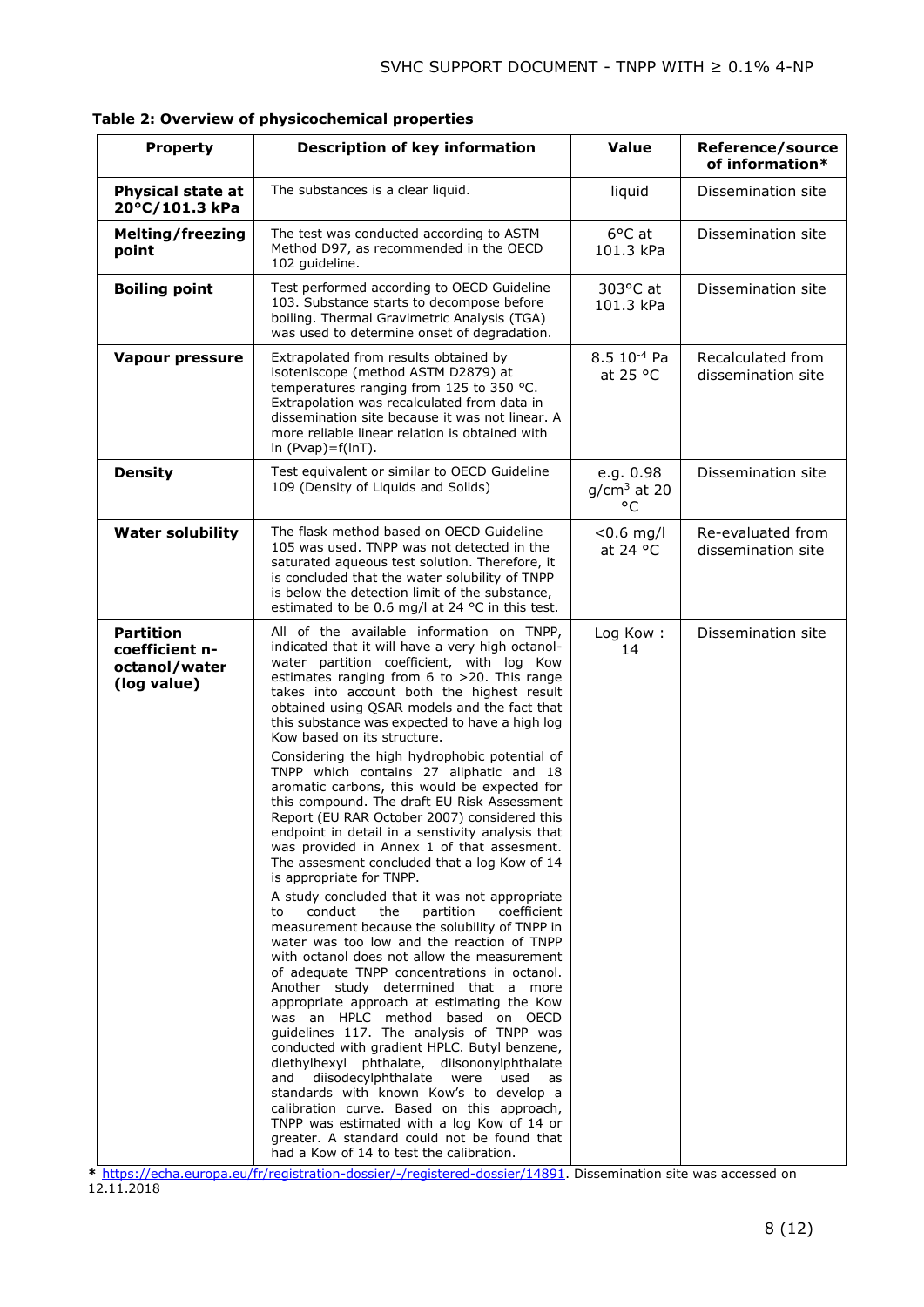## <span id="page-8-0"></span>**2. Harmonised classification and labelling**

The registered substance tris(nonylphenyl) phosphite (EC no.247-759-6), is covered by Index number 015-202-00-4 in part 3 of Annex VI to the CLP Regulation as follows:

| <b>Index</b><br>No             | <b>International</b><br><b>Chemical</b><br><b>Identification</b> | <b>EC</b><br><b>No</b>      | <b>CAS</b><br>No             | <b>Classification</b>                                                |                                       | Labelling                                      |                                       |                                                 | Spec.                             | <b>Notes</b> |
|--------------------------------|------------------------------------------------------------------|-----------------------------|------------------------------|----------------------------------------------------------------------|---------------------------------------|------------------------------------------------|---------------------------------------|-------------------------------------------------|-----------------------------------|--------------|
|                                |                                                                  |                             |                              | Hazard<br><b>Class and</b><br>Category<br>Code(s)                    | <b>Hazard</b><br>statement<br>code(s) | Pictogram,<br><b>Signal</b><br>Word<br>Code(s) | <b>Hazard</b><br>statement<br>code(s) | Suppl.<br><b>Hazard</b><br>statement<br>code(s) | Conc.<br>Limits,<br>м-<br>factors |              |
| $015 -$<br>$202 -$<br>$00 - 4$ | tris(nonylphen<br>yl) phosphite                                  | 24<br>7-<br>75<br>$9-$<br>6 | 26<br>52<br>3-<br>78<br>$-4$ | <b>Skin</b><br>Sens. 1<br>Aquatic<br>Acute 1<br>Aquatic<br>Chronic 1 | H317<br>H400<br>H410                  | GHS09<br>GHS07,<br>Warning                     | H317<br>H410                          |                                                 |                                   |              |

<span id="page-8-4"></span>**Table 3: Classification according to Annex VI, Table 3.1 (list of harmonised classification and labelling of hazardous substances) of Regulation (EC) No 1272/2008**

## <span id="page-8-1"></span>**3. Environmental fate properties**

The identification of TNPP with ≥0.1% w/w 4-nonylphenol, branched and linear as substances of very high concern in accordance with Article 57(f) of Regulation (EC) 1907/2006 (REACH) is based on the identification of 4-nonylphenol, branched and linear as a group of substances with endocrine disrupting properties for which there is scientific evidence of probable serious effects to the environment which gives rise to an equivalent level of concern to those of other substances listed in points (a) to (e) of Article 57 REACH.

The group of 4-NP is already included in the candidate list. A detailed assessment of their environmental fate properties is available in the "Member state committee support document for identification of 4-nonylphenol, branched and linear as a substance of very high concern because of its endocrine disrupting properties which cause probable serious effects to the environment which give rise to an equivalent level of concern to those of CMR and PBT/vPvB substances", adopted on 13 December 2012<sup>10</sup>.

## <span id="page-8-2"></span>**4. Human health hazard assessment**

Not relevant for the identification of the substance as SVHC in accordance with Article 57 (f) of REACH Regulation.

## <span id="page-8-3"></span>**5. Environmental hazard assessment**

-

A detailed assessment of the environmental hazard of the group of 4-NP is available in the "Member state committee support document for identification of 4-nonylphenol, branched and linear as a substance of very high concern because of its endocrine disrupting properties which cause probable serious effects to the environment which give rise to an equivalent level of concern to those of CMR and PBT/vPvB substances", adopted on 13 December 2012<sup>11</sup>.

<sup>10</sup> <https://echa.europa.eu/documents/10162/3024c102-20c9-4973-8f4e-7fc1dd361e7d>

<sup>11</sup> <https://echa.europa.eu/documents/10162/3024c102-20c9-4973-8f4e-7fc1dd361e7d>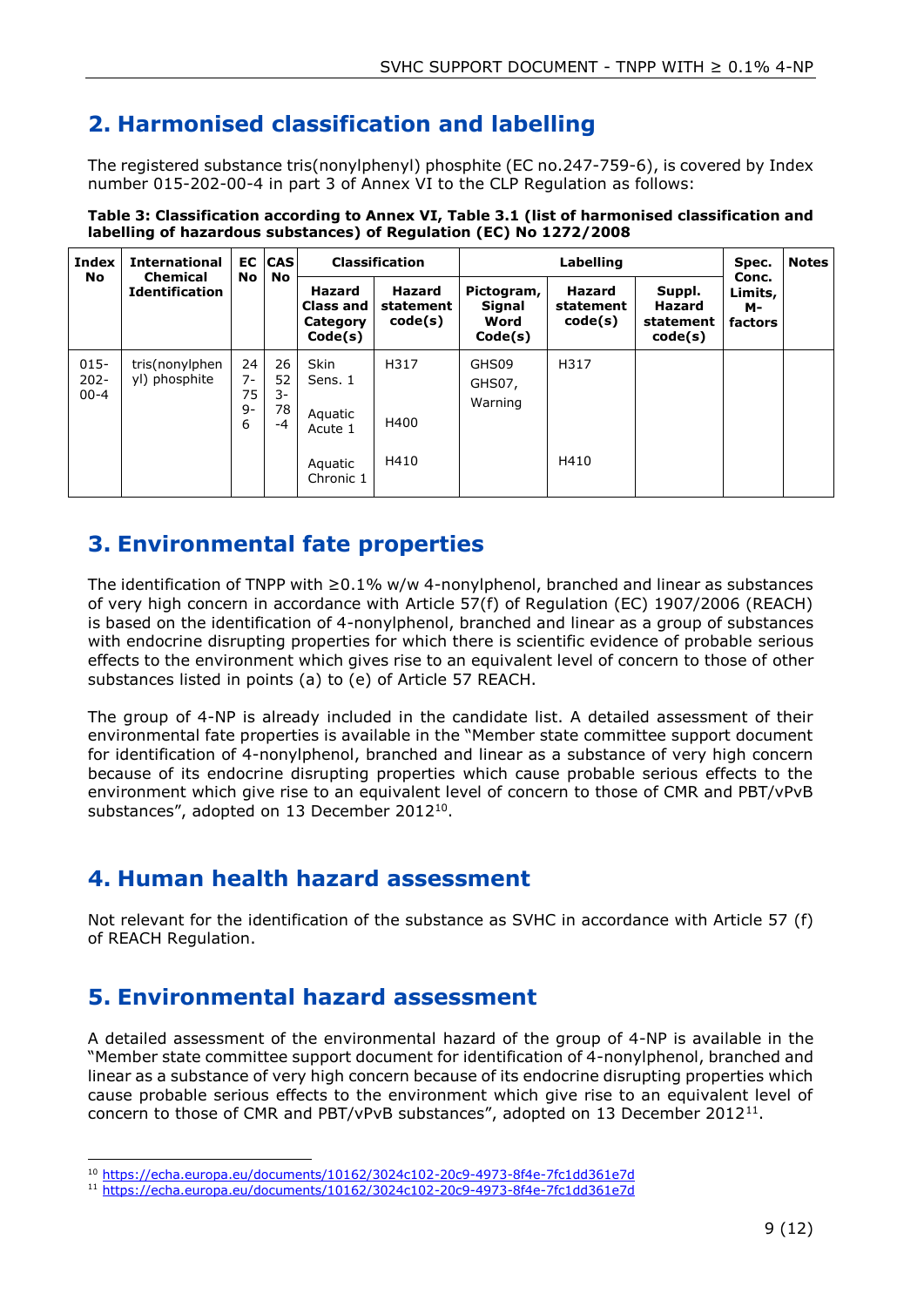### <span id="page-9-0"></span>**6. Conclusions on the SVHC Properties**

### <span id="page-9-1"></span>**6.1 CMR assessment**

Not relevant for the identification of the substance as SVHC in accordance with Article 57 (f) of REACH Regulation.

### <span id="page-9-2"></span>**6.2 PBT and vPvB assessment**

Not relevant for the identification of the substance as SVHC in accordance with Article 57 (f) of REACH Regulation.

### <span id="page-9-3"></span>**6.3 Assessment under Article 57(f)**

Tris(4-nonylphenyl, branched and linear) phosphite with  $\geq 0.1\%$  w/w 4-nonylphenol, branched and linear are identified as substances of very high concern in accordance with Article 57(f) of Regulation (EC) 1907/2006 (REACH) where they contain any constituent or group of constituents (including impurities) of the group "4-nonylphenol, branched and linear" ≥0.1% in total owing to its endocrine disrupting properties for which there is scientific evidence of probable serious effects to the environment which gives rise to an equivalent level of concern to those of other substances listed in points (a) to (e) of Article 57 of REACH Regulation.

#### <span id="page-9-4"></span>**6.3.1 Conclusion on the hazard properties and equivalent level of concern assessment**

Any tris(4-nonylphenyl, branched and linear) phosphite containing  $\geq 0.1\%$  w/w of 4nonylphenol, branched and linear are identified as substances of very high concern in accordance with Article 57(f) of Regulation (EC) 1907/2006 (REACH). This is because 4 nonylphenol, branched and linear, has been identified as a group of substances with endocrine disrupting properties for which there is scientific evidence of probable serious effects to the environment which gives rise to an equivalent level of concern to those of other substances listed in points (a) to (e) of Article 57 REACH $^{12}$ .

The Member State Committee at its  $27<sup>th</sup>$  meeting unanimously agreed that 4-Nonylphenol, branched and linear *(substances with a linear and/or branched alkyl chain with a carbon number of 9 covalently bound in position 4 to phenol, covering also UVCB- and well-defined substances which include any of the individual isomers or a combination thereof)* meet the criteria set out in Article 57(f) of REACH. The reasoning is laid down in the "Member State Committee support document<sup>13</sup> for identification of 4-nonylphenol, branched and linear (4-NP) as substances of very high concern because of its endocrine disrupting properties which cause probable serious effects to the environment which give rise to an equivalent level of concern to those of CMR and PBT/vPvB substances", adopted on 13 December 2012. ECHA has included 4-nonylphenol branched and linear in the Candidate List for eventual inclusion in Annex XIV<sup>14</sup>.

<sup>-</sup> $12$  Agreement of the Member State Committee on the identification of 4-nonylphenol branched and linear as a substance of very high concern: [https://echa.europa.eu/documents/10162/baa009d8-5d13-4fcc-bf6a](https://echa.europa.eu/documents/10162/baa009d8-5d13-4fcc-bf6a-c68de5aade10)[c68de5aade10](https://echa.europa.eu/documents/10162/baa009d8-5d13-4fcc-bf6a-c68de5aade10)

<sup>&</sup>lt;sup>13</sup> Member State Committee - Support document for identification of 4-nonylphenol, branched and linear as substances of very high concern because due to their endocrine disrupting properties they cause probable serious effects to the environment which give rise to an equivalent level of concern to those of CMRs and PBTs/vPvBs. Adopted on 13 December 2012

<https://echa.europa.eu/documents/10162/3024c102-20c9-4973-8f4e-7fc1dd361e7d>

<sup>14</sup> Decision of the European Chemicals Agency on the Inclusion of substances of very high concern in the Candidate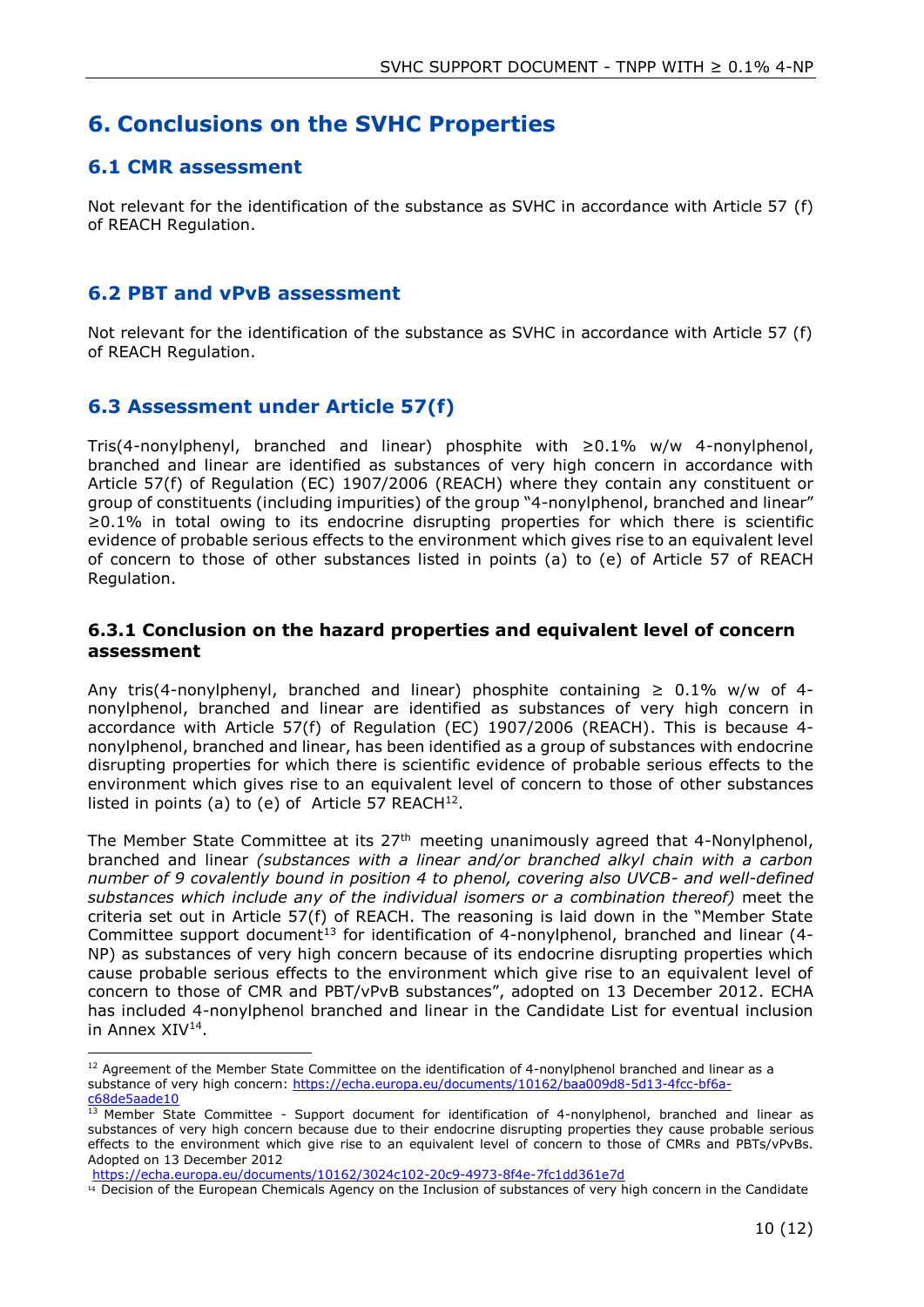Therefore, tris(4-nonylphenyl, branched and linear) phosphite (TNPP) with  $\geq 0.1\%$ <sup>15</sup> w/w of 4-nonylphenol, branched and linear (4-NP), are likewise identified as substances of very high concern due to their endocrine disrupting properties in the environment.

List for eventual inclusion in Annex XIV. ED/169/2012. [https://echa.europa.eu/documents/10162/dea74d46-dc8e-](https://echa.europa.eu/documents/10162/dea74d46-dc8e-4b10-947b-51a19d890153)[4b10-947b-51a19d890153](https://echa.europa.eu/documents/10162/dea74d46-dc8e-4b10-947b-51a19d890153)

<sup>15</sup> Ref. to REACH, Article 56(6)a